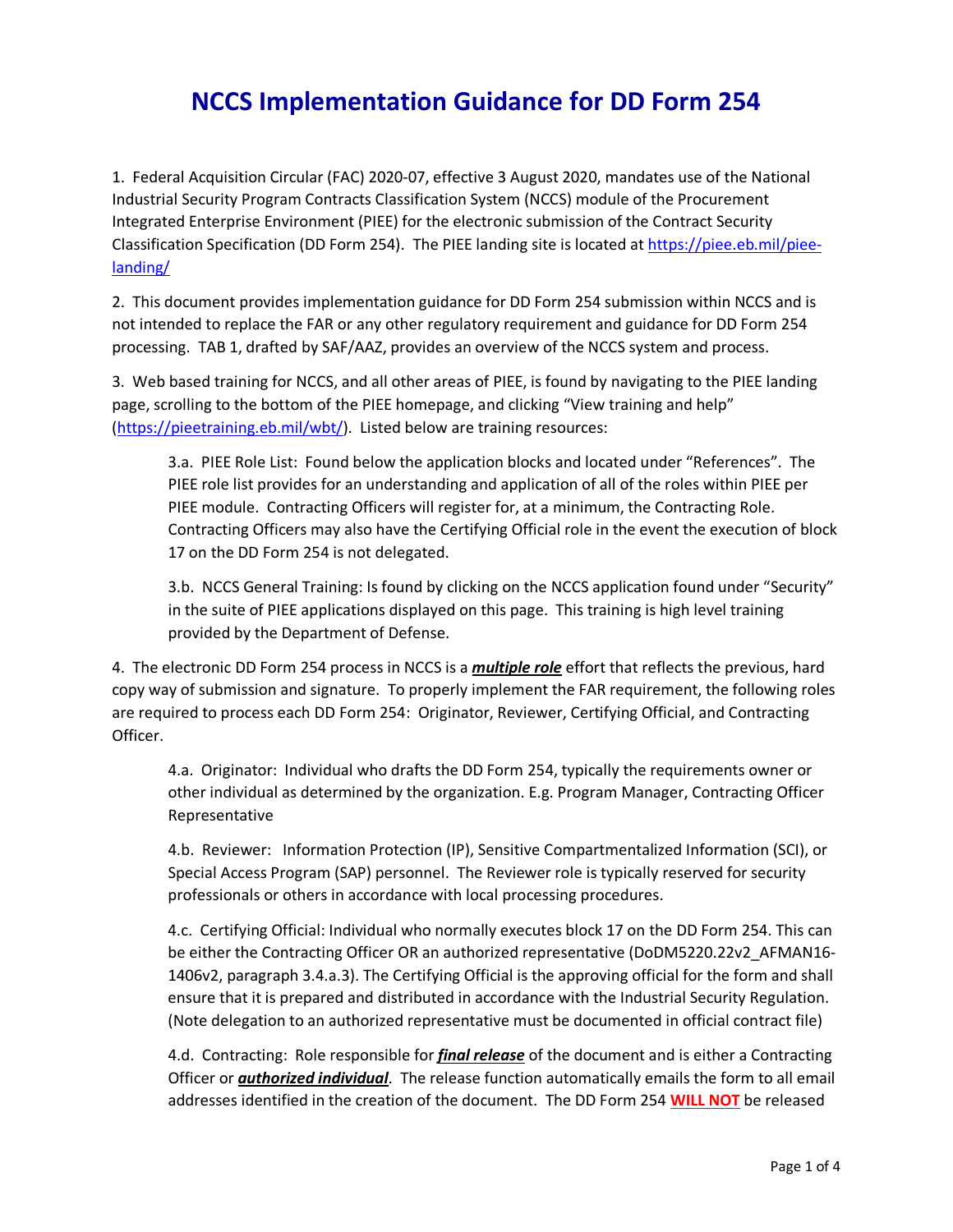before contract award. The Certifying Official and Contracting roles can be fulfilled by the same individual if such responsibilities are not delegated.

5. HQ AFMC IP developed user-friendly procedures on how to register for each role located at TAB 2.

6. Each requested role, once approved by the supervisor, must be activated by the assigned Government Account Manager (GAM). HQ AFMC IP developed user-friendly procedures on how a GAM would activate a role in NCCS, TAB 3.

6.a. Contracting Officer role(s) will be activated by their existing, assigned GAMs with "Procurement" as an area of interest in PIEE.

6.b. Security professional role(s) will be activated by their existing, assigned security GAMs with "Security" as an area of interest in PIEE.

6.c. Requirement's owner role(s) (e.g. Program Manager, COR) establishment of GAMs and activation of accounts in NCCS will be the responsibility of the program management/requiring activity.

7. Creating and submitting a DD Form 254 in NCCS requires *active* Originator, Reviewer, Certifying Official, and Contracting roles. Contracting Officers will register for, at a minimum, the Contracting Role. Contracting Officers may also have the Certifying Official role in the event the execution of block 17 on the DD Form 254 is not delegated.

8. Certifying Official Role responsibilities. Once an individual is assigned the Certifying Official role receives a DD Form 254 in their NCCS dashboard for certification, it is their responsibility to ensure the document is accurate prior to certifying the document. If the Certifying Official has questions on the content, they are to contact either the requirements owner and/or servicing IP office. The Certifying Official must:

8.a. Verify that the CAGE code of the cleared defense contractor is either the same or a part of what is included in the contract award documentation.

8.b. Verify that clause FAR 52.204-02, Security Requirements is on contract.

8.c. Have the proper delegation paperwork in the official contract file in the event the Certifying Official is not the assigned Contracting Officer.

8.d. Verify that the contract number(s) reflected in Block 2a (or 2c) are accurate. This includes any annotation of task or delivery order numbers and modifications.

8.e. Verify that if the contract is a follow-on contract, block 4 reflects "yes" and that the correct contract number is referenced.

8.f. Verify that if block 5 is checked "yes", Final DD Form 254, the retention period (dates) is included.

8.g. Verify a **Servicing IP Office representative** signs in block 13. This is a minimum policy requirement. This signature is typically one from the host installation IP Office and can include additional security professionals as determined by local operating procedures. If this individual is unknown, contact your servicing IP Office for verification.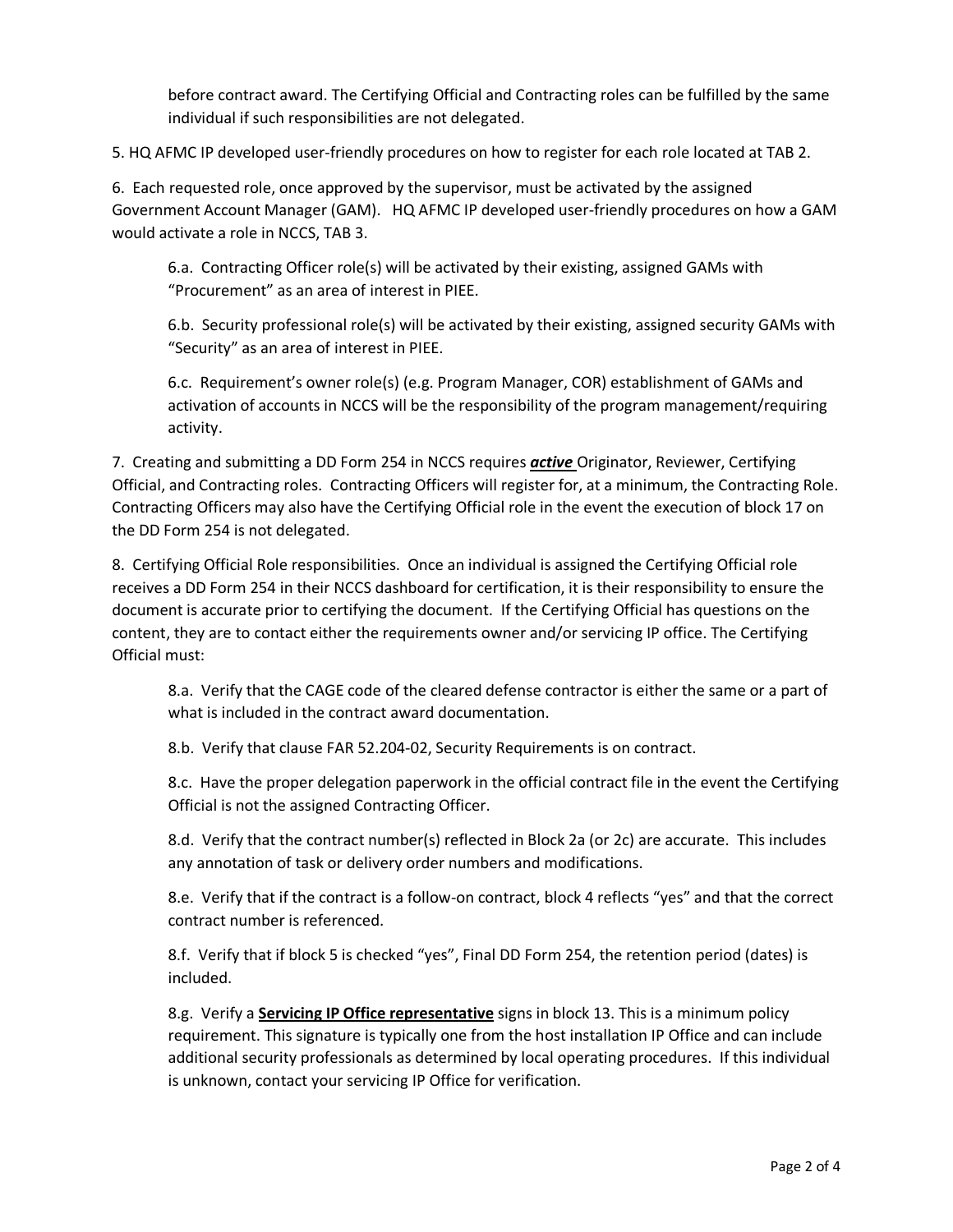8.h. Verify that the respective SCI representative signs in block 13 or supporting documentation, as applicable.

8.i. Verify that the respective SAP representative signs in block 13 or supporting documentation, as applicable.

8.j. Ensure the distribution includes all applicable email addresses, at a minimum: Contractor Facility Security Officer; host-installation IP office; performance location IP office (if applicable); and Defense Counterintelligence and Security Agency field office. The system allows for additional email addresses to be added.

9. Contracting Role responsibilities. An authorized individual with the "Contracting" role will receive the DD Form 254 in their NCCS dashboard upon certification from the "Certifying Official". *DO NOT* release the document without reviewing the below:

9.a. *PRIOR TO* contract award:

9.a.1. If block 17 was not signed by the Contracting Officer: Verify block 17 was executed by an authorized, delegated individual. If there is no delegation paperwork in the official contract file, reject the DD Form 254.

9.a.2. Print a .pdf copy of the DD Form 254 and upload into the contract writing system.

9.a.3. *DO NOT* release the document in NCCS.

9.b. *AFTER* contract award:

9.b.1. Log back into NCCS and release the DD Form 254.

9.b.2. Upon release, the document will be sent to all annotated email addresses in the distribution block and the process is complete in NCCS.

## 10. Additional information:

10.a. Contractors will complete subcontract DD Form 254's in NCCS. A subcontract DD Form 254 can ONLY be created by a prime contractor if the prime contract DD254 has been formally released in NCCS.

10.b. Contractors will receive the completed DD254 if their email address is included in the release phase.

10.c. Masked DODAAC's will not be able to be accomplished in PIEE.

10.d. Advisory and Assistance Support (A&AS) Contractors should only be given Reviewer – View Only access. This will limited their access to only the DD Form 254 that you provide to them for review or input. Recommend verifying if there is a non-disclosure agreement on file. A&AS contractors will not review home company or affiliate company DD Form 254s.

10.e. Prime contractor and subcontractor NCCS accounts will not be managed by USAF personnel. Contractors desiring NCCS accounts may request them through the Defense Counterintelligence & Security Agency.